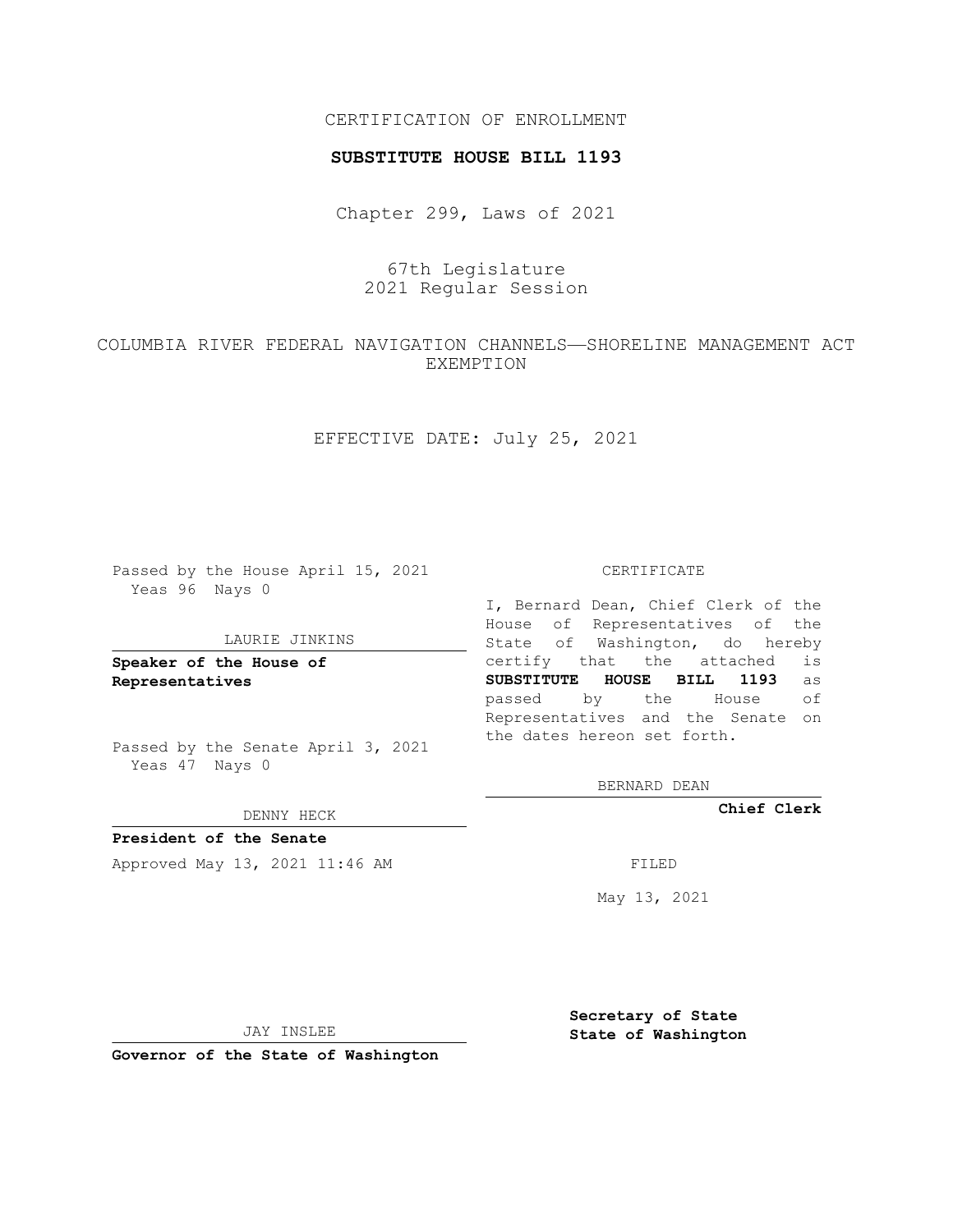#### **SUBSTITUTE HOUSE BILL 1193**

AS AMENDED BY THE SENATE

Passed Legislature - 2021 Regular Session

## **State of Washington 67th Legislature 2021 Regular Session**

**By** House Environment & Energy (originally sponsored by Representative Hoff)

READ FIRST TIME 02/10/21.

1 AN ACT Relating to affirming the process for disposing of dredged 2 materials for federal navigation channel maintenance and improvement; 3 and amending RCW 90.58.355.

4 BE IT ENACTED BY THE LEGISLATURE OF THE STATE OF WASHINGTON:

5 **Sec. 1.** RCW 90.58.355 and 2020 c 20 s 1506 are each amended to read as follows:6

 Requirements to obtain a substantial development permit, conditional use permit, variance, letter of exemption, or other review conducted by a local government to implement this chapter do 10 not apply to:

 (1) Any person conducting a remedial action at a facility pursuant to a consent decree, order, or agreed order issued pursuant to chapter 70A.305 RCW, or to the department of ecology when it conducts a remedial action under chapter 70A.305 RCW. The department must ensure compliance with the substantive requirements of this 16 chapter through the consent decree, order, or agreed order issued pursuant to chapter 70A.305 RCW, or during the department-conducted remedial action, through the procedures developed by the department 19 pursuant to RCW 70A.305.090;

20 (2) Any person installing site improvements for stormwater 21 treatment in an existing boatyard facility to meet requirements of a